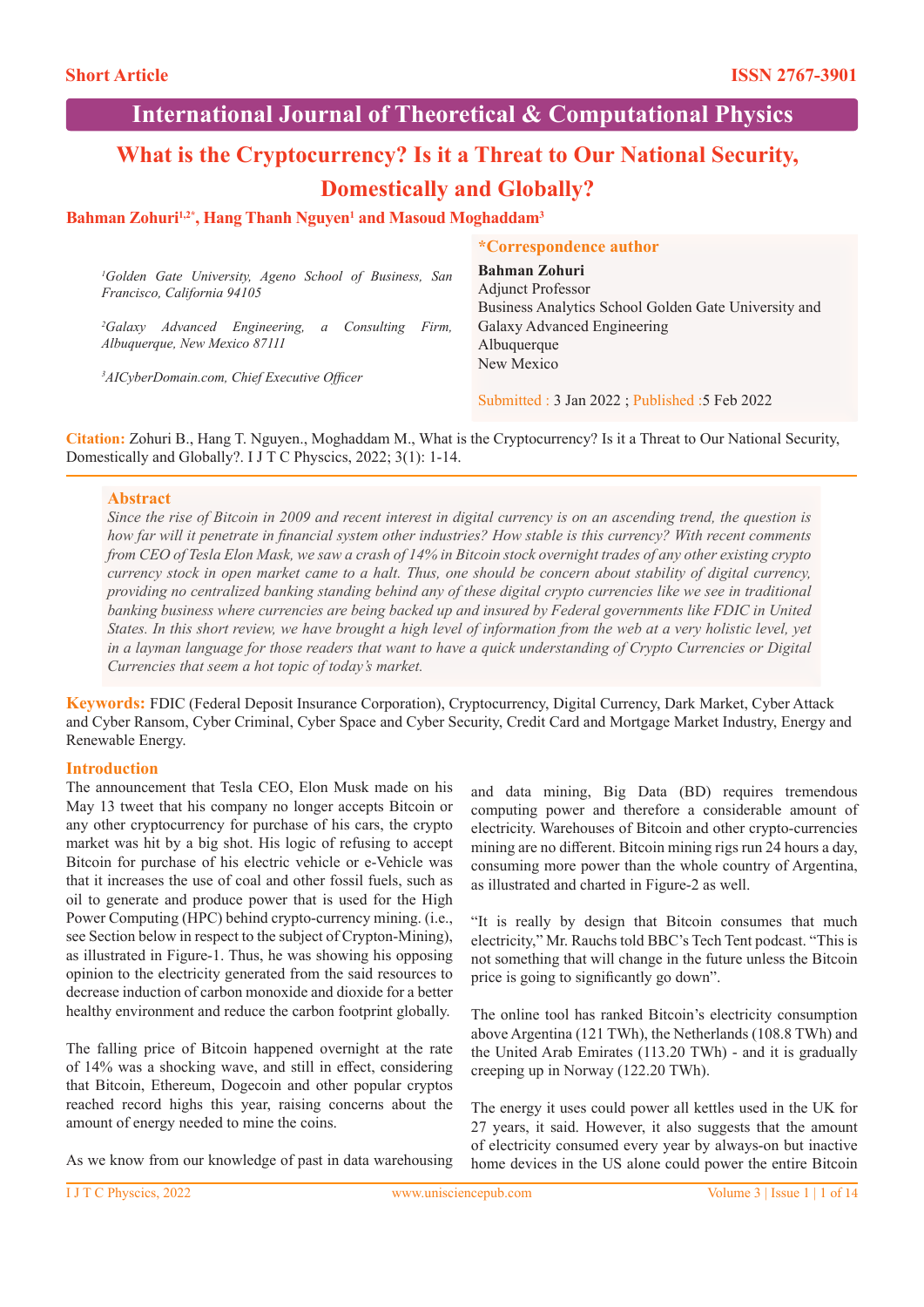#### network for a year.

To better follow this short review and subject of discussion, we need to have a better understanding of Bitcoin and cryptocurrency and the concept of technology behind it. To start with, we introduce the basic concept of digital currency and what is the idea behind it.

These days, everyone pretty much has heard about cryptocurrency in the news. However many people still do not know what crypto or digital currency is, and how is it working and how did came to the market and where is it possibly going in near and long-term.

More than just a form of digital cash, cryptocurrency and the technology underlying it have the potential to transform the financial sector and many other industries. Therefore, it is worth taking our time to learn a bit about cryptocurrency the term "blockchain" attributed to such digital concept as well.

**Note that:** Blockchain in the world of digital currency transaction is a block of collection of transaction data on a cryptocurrency network and basically states that Person A sent certain known amount of the cryptocurrency to Person B as receiver or for that matter Person X received this much cryptocurrency from Person Y as sender, and so on.



**Figure 1:** Computer Energy Consumption (Courtesy: Rost-9/Bigstock.com)



**Figure2:** Bitcoin Energy Consumed in Different Countries (Courtesy: Rost-9/Bigstock.com)

Moreover, a Bitcoin is defined by a sequence of digitally signed transactions that was started with Bitcoin's creation around 2009, as a block reward, and the best chain (i.e., Black square) consist of the longest series of transaction records from the genesis block (i.e., Green square) to the current block or records. (i.e., purple square) exist outside of the best chain as illustrated in Figure-3.



**Figure 3:** Transaction Block Chain (Courtesy of Wikipedia.org)

The owner of a bitcoin transfers it by digitally signing it over to the next owner using a bitcoin transaction, much like endorsing a traditional bank check. A payee can examine each previous transaction to verify the chain of ownership. Unlike traditional check endorsements, bitcoin transactions are irreversible, which eliminates risk of Chargeback Fraud.

**Note that:** Chargeback fraud, also known as friendly fraud, occurs when a consumer makes an online shopping purchase with their own credit card, and then requests a chargeback from the issuing bank after receiving the purchased goods or services. Once approved, the chargeback cancels the financial transaction, and the consumer receives a refund of the money they spent. Depending on the payment method used, the merchant can be accountable when a chargeback occurs.

Furthermore, A block includes a reference to the block that immediately precedes it. The blocks create a chain, linking one to another through references to prior blocks. Cryptographic hash functions create the references to the preceding blocks by mapping sets of data to strings of letters and numbers called hash digests. Changing the data automatically changes the hash digest. To change a block in the ledger, a hacker would have to reproduce the entire chain of blocks following it since not doing so would create a chain of invalid hash values that would not be accepted by the cryptocurrency network as illustrated in Figure-4 here.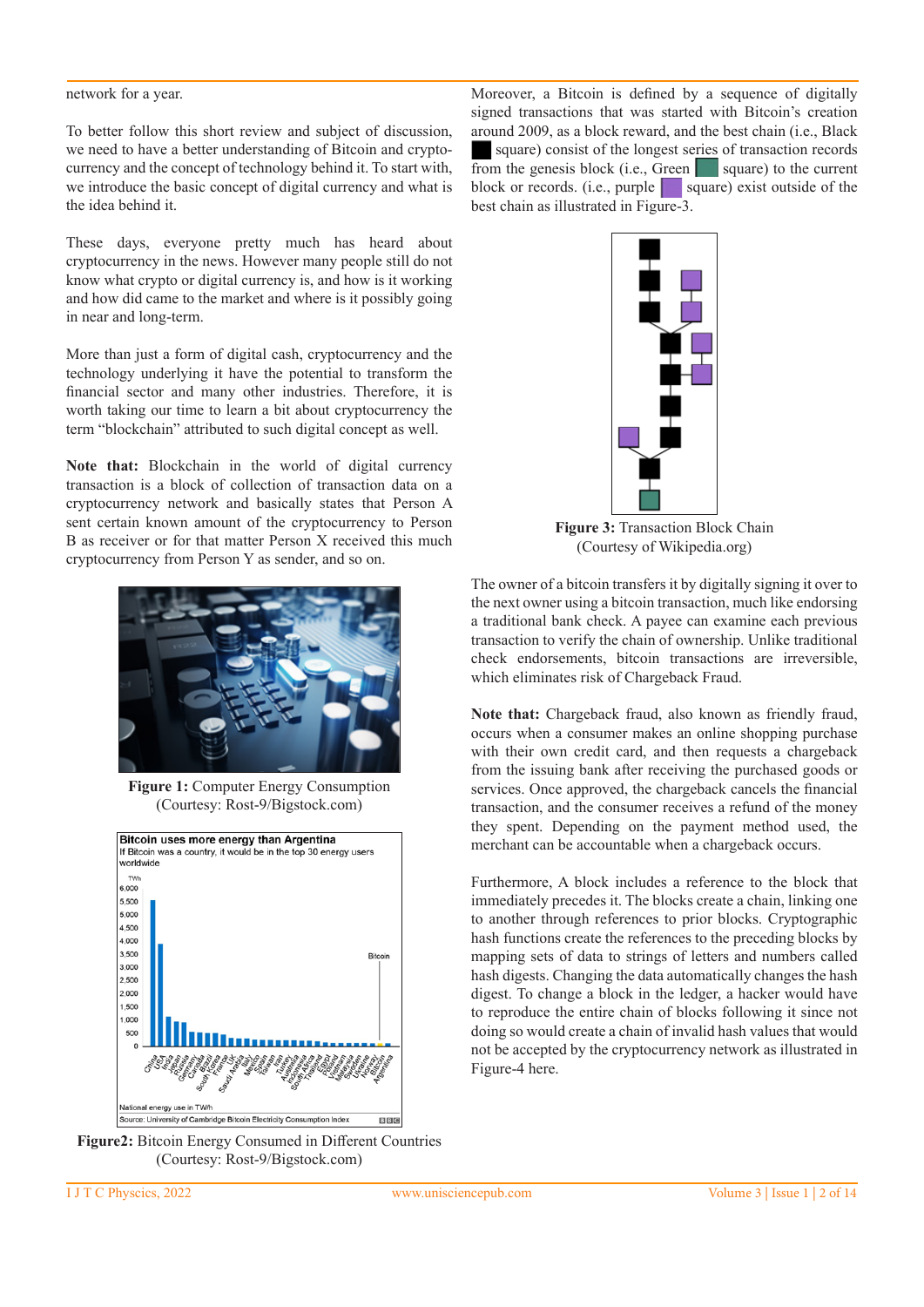

**Figure 4:** A Blockchain Transaction (Courtesy of Wikipedia.org)

As illustrated in Figure-3, blocks contain additional information of transaction that is just taken place, which further enables the cryptocurrency network to verify the validity of the block. This verification and validation is a proof-of-work method of establishing distributed consensus that is absolutely relying on cryptocurrency mining as described in next section, by utilizing High Power Computing (HPC) to add blocks to the blockchain. Proof of stake is another conceptual methodology added to blockchain where it can establish distributed consensus as well. In this case rather than requiring vast amounts of computing power, the proof-of-stake method enables the cryptocurrency holders with the most wealth or oldest stakes to create blocks by verifying transactions.

Under these circumstances, the stakeholders are selected semirandomly and with some more mechanism in place to prevent or void the wealthiest individual as consumer from creating fake transactions or otherwise exerting too much power over the blockchain (fool.com).

In summary, according to definition by Wikipedia, The validity of each cryptocurrency's coin is provided by a blockchain. A blockchain is a continuously growing list of records, called blocks, which are linked and secured using cryptography (The Economist, 2015; Narayanan, 2016) Each block typically contains a hash pointer as a link to a previous block,[6] a timestamp and transaction data (Investopedia, 2016).

By design, blockchains are inherently resistant to modification of the data. It is "an open, distributed ledger that can record transactions between two parties efficiently and in a verifiable and permanent way" (Iansiti, 2017). For use as a distributed ledger, a blockchain is typically managed by a peer-to-peer network collectively adhering to a protocol for validating new blocks. Once recorded, the data in any given block cannot be altered retroactively without the alteration of all subsequent blocks, which requires collusion of the network majority.

Blockchains are secure by design and are an example of a distributed computing system with high Byzantine fault tolerance. Decentralized consensus has therefore been achieved with a blockchain (Raval, 2016).

By nature of its characteristic, cryptocurrency is an electronic digital currency or an electronic cash system that is not depending or relying on traditional commercial or central

banks or third parties trust to verify transactions and create new currency units. In most cases, such transactions world-wide and in particular do not require any regulatory and monitoring government agencies such as commerce department or treasury through the Office of Foreign Assets Control (OFAC).

**Note that:** The Office of Foreign Assets Control (OFAC) of the US Department of the Treasury administers and enforces economic and trade sanctions based on US foreign policy and national security goals against targeted foreign countries and regimes, terrorists, international narcotics traffickers, those engaged in activities related to the proliferation of weapons of mass destruction, and other threats to the national security, foreign policy, or economy of the United States.

With such characteristic associated with cryptocurrency, it is obvious from its name "CRYPTO-CURRENCY", that it uses some type of Cryptography to confirm transactions on a publicly distributed ledger called the "Blockchain", which enables direct peer-to-peer payments, with any identification from source of sender to destination or receiver.

In other words, by Wikipedia's description of this currency, we can state that "A cryptocurrency, crypto-currency, or crypto is a digital asset designed to work as a medium of exchange wherein individual coin ownership records are stored in a ledger existing in a form of a computerized database using strong cryptography to secure transaction records, to control the creation of additional coins, and to verify the transfer of coin ownership (Holmes-Andy Greenberg, 2011; Polansek, 2016). It typically does not exist in physical form (like paper money) and is typically not issued by a central authority. Cryptocurrencies typically use decentralized control as opposed to centralized digital currency and central banking systems (Ian, 2015). When a cryptocurrency is minted or created prior to issuance or issued by a single issuer, it is generally considered centralized. When implemented

#### **Bitcoin and Digital Coin Mining and How does it Work?**

For the trade and exchange of digital currency known as cryptocurrency such as Bitcoin, one need a series of very powerful and high-performance computers and in a local area network (LAN) trading with each other, which is considered as bitcoin mining and it is validating the transactions between senders and receivers as miners as illustrated in Figure-5 as Hashcoin mine depiction.



I J T C Physcics, 2022 www.unisciencepub.com Volume 3 | Issue 1 | 3 of 14 **Figure 5:** Hashcoin Mine (Courtesy of Wikipedia.org)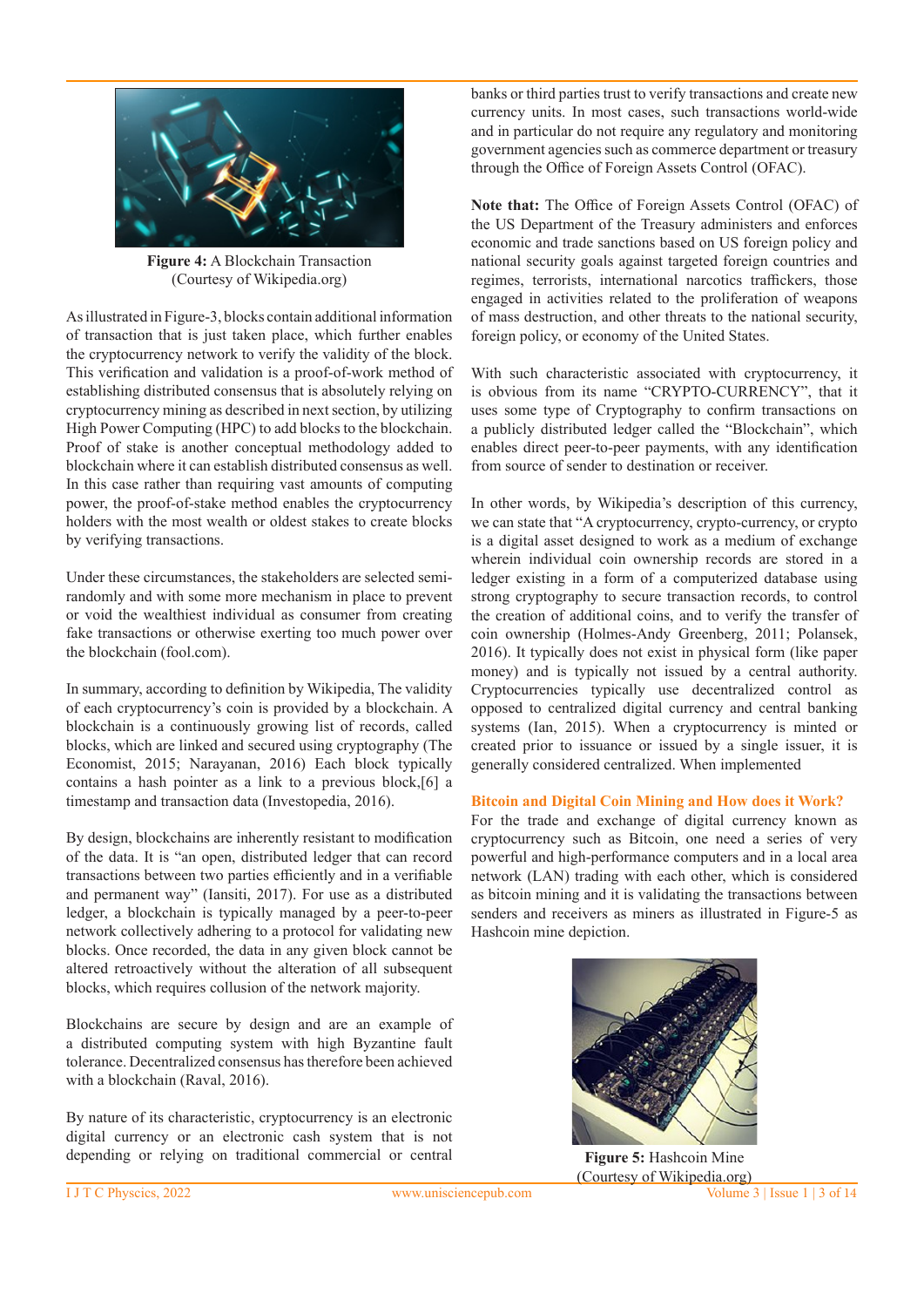For this effort, successful miners obtain new cryptocurrency as a reward. The reward decreases transaction fees by creating a complementary incentive to contribute to the processing power of the network.

Be aware of the fact that Common transactions will have either a single input from a larger previous transaction or multiple inputs combining smaller amounts, and one or two outputs: one for the payment, and one returning the change, if any, to the sender. Any difference between the total input and output amounts of a transaction goes to miners as a transaction fee.

The mining process involves identifying a block that, when hashed twice with SHA-256, yields a number smaller than the given difficulty target. While the average work required increases in inverse proportion to the difficulty target, a hash can always be verified by executing a single round of double SHA-256.

Figure-6 here, shows a photograph of a Bitfury BlockBox AC mining datacenter at Hut 8 in Medicine Hat, Alberta



**Figure 6:** A Bitcoin Mining Farm, 2018 (Courtesy of Curtis Huisman – www.curtis.media)

For the bitcoin timestamp network, a valid proof of work is found by incrementing a nonce until a value is found that gives the block's hash the required number of leading zero bits. Once the hashing has produced a valid result, the block cannot be changed without redoing the work. As later blocks are chained after it, the work to change the block would include redoing the work for each subsequent block. If there is a deviation in consensus then a blockchain fork can occur.

Note that: Proof of Work (PoW) is a form of cryptographic zero-knowledge proof in which one party (the prover) proves to others (the verifiers) that a certain amount of a specific computational effort has been expended. Verifiers can subsequently confirm this expenditure with minimal effort on their part. The concept was invented by Cynthia Dwork and Moni Naor in 1993 as a way to deter denial-of-service attacks and other service abuses such as spam on a network by requiring some work from a service requester, usually meaning processing time by a computer. The term "proof of work" was first coined and formalized in a 1999 paper by Markus Jakobsson and Ari Juels (Matteo D'Agnolo, 2015; Markus, 1999; Cynthia, 1993).

Proof of work was later popularized by Bitcoin as a

foundation for consensus in permissionless blockchains and cryptocurrencies, in which miners compete to append blocks and mint new currency, each miner experiencing a success probability proportional to their computational effort expended (European Parliament, 2018).

There are two classes of Proof-of-Work protocols, namely:

- 1. Challenge-Response.
- 2. Solution-Verification.

And they both part of variants process and are depicted in Figure-7 and Figure -8

PoW and PoS (Proof of Stake) are the two best known Sybil deterrence mechanisms. In the context of cryptocurrencies, they are the most common mechanisms.

According to Wikipedia.org the following description for Challenge-Response and Solution-Verification are given as:

**1. Challenge–response** protocols assume a direct interactive link between the requester (client) and the provider (server). The provider chooses a challenge, say an item in a set with a property, the requester finds the relevant response in the set, which is sent back and checked by the provider. As the challenge is chosen on the spot by the provider, its difficulty can be adapted to its current load. The work on the requester side may be bounded if the challenge-response protocol has a known solution (chosen by the provider) or is known to exist within a bounded search space.



**Figure 7:** Challenge-Response Protocols Illustration (Courtesy of www.wikipedia.org)

**2. Solution–verification** protocols do not assume such a link: as a result, the problem must be self-imposed before a solution is sought by the requester, and the provider must check both the problem choice and the found solution. Most such schemes are unbounded probabilistic iterative procedures such as Hashcash.



Known-solution protocols tend to have slightly lower variance than unbounded probabilistic protocols because the variance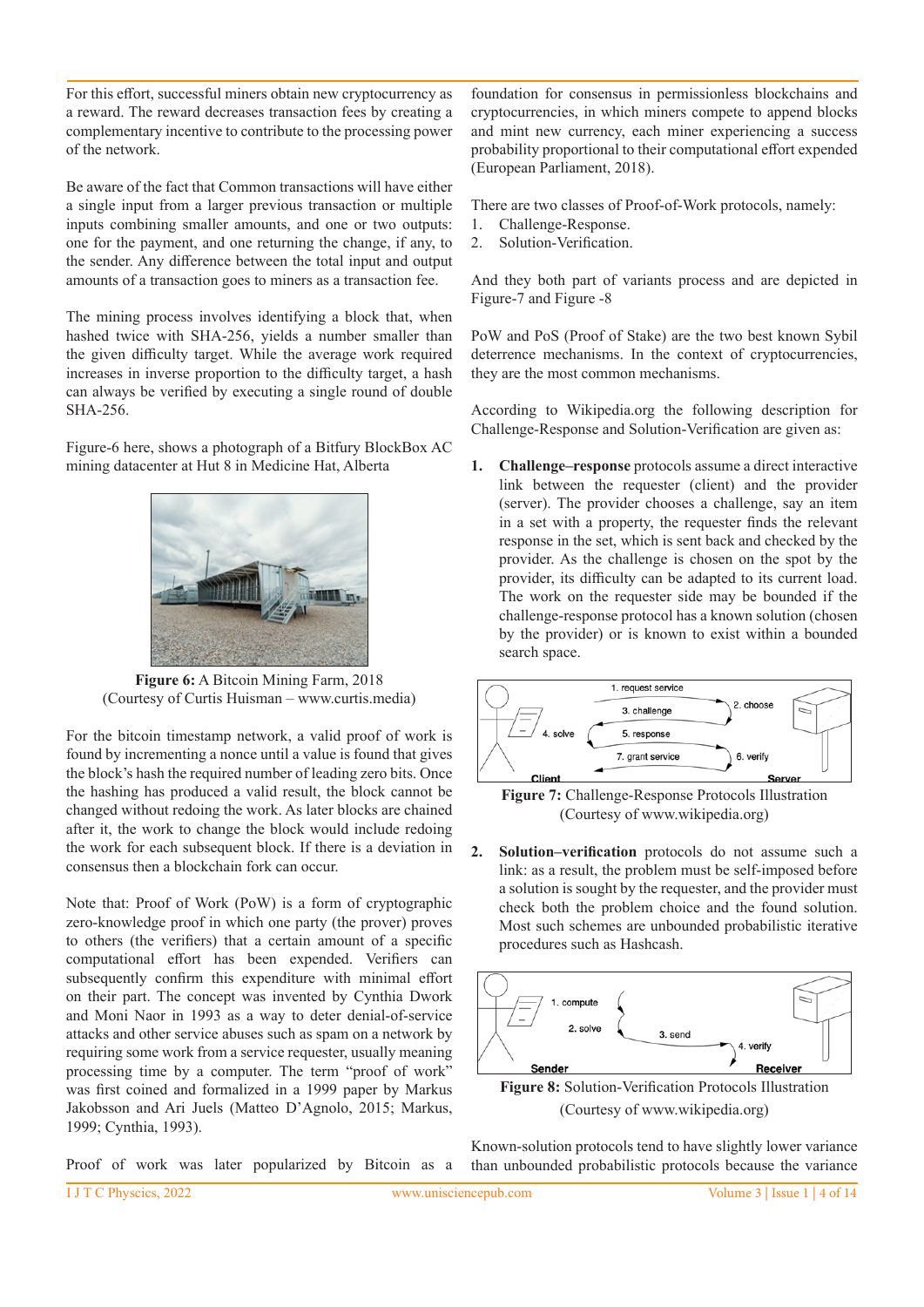of a rectangular distribution is lower than the variance of a Poisson distribution (with the same mean).[further explanation needed] A generic technique for reducing variance is to use multiple independent sub-challenges, as the average of multiple samples will have a lower variance.

There are also fixed-cost functions such as the time-lock puzzle.

"Moreover, the underlying functions used by these schemes may be: (i.e., Figure-9 and Figure-10)

- **CPU-bound** where the computation runs at the speed of the processor, which greatly varies in time, as well as from high-end server to low-end portable devices. [15]
- **Memory-bound,** where the computation speed is bound by main memory accesses (either latency or bandwidth), the performance of which is expected to be less sensitive to hardware evolution (Martín, 2005; Cynthia, 2003; Fabien, 2005; John, 2015)
- Network-bound if the client must perform few computations but must collect some tokens from remote servers before querying the final service provider. In this sense, the work is not actually performed by the requester, but it incurs delays anyway because of the latency to get the required tokens (Mehmud, 2009).



**Figure 9:** GPU Based Mining Rig, 2012 (Courtesy of Wikipedia.org)

Finally, some PoW systems offer shortcut computations that allow participants who know a secret, typically a private key, to generate cheap PoWs. The rationale is that mailing-list holders may generate stamps for every recipient without incurring a high cost. Whether such a feature is desirable depends on the usage scenario".

A rough overview of the process to mine bitcoins involves (Narayanan, 2016).

- 1. New transactions are broadcast to all nodes.
- 2. Each miner node collects new transactions into a block.
- 3. Each miner node works on finding a proof-of-work code for its block.
- 4. When a node finds a proof-of-work, it broadcasts the block to all nodes.
- 5. Receiving nodes validate the transactions it holds and accept only if all are valid.

Nodes express their acceptance by moving to work on the next block, incorporating the hash of the accepted block.



Figure 10: Avalon ASIC Based Mining (Courtesy of Wikipedia.org)

According to Wikipedia definition and as illustrated in Figure-4, the majority consensus in bitcoin is represented by the longest chain, which required the greatest amount of effort to produce. If a majority of computing power is controlled by honest nodes, the honest chain will grow faster and outpaces any competing chains. To modify a past block, an attacker would have to redo the proof-of-work of that block and all blocks after it and then surpass the work of the honest nodes. The probability of a slower attacker catching up diminishes exponentially as subsequent blocks are added.

To compensate for increasing hardware speed and varying interest in running nodes over time, the difficulty of finding a valid hash is adjusted roughly every two weeks. If blocks are generated too quickly, the difficulty increases, and more hashes are required to make a block and to generate new bitcoins (Simon, 2012).

Note that: Hashing or Hash Function is any function that can be used to map data of arbitrary size to fixed-size values as illustrated in Figure-11.



**Figure 11:** Hash Function Configuration (Courtesy of Wikipedia.org)

As it can be seen in Figure-6, a hash function that maps names to integers from 0 to 15. There exists, a collision between keys "John Smith" and "Sandra Dee"

Furthermore, the values returned by a hash function are called hash values, hash codes, digests, or simply hashes. The values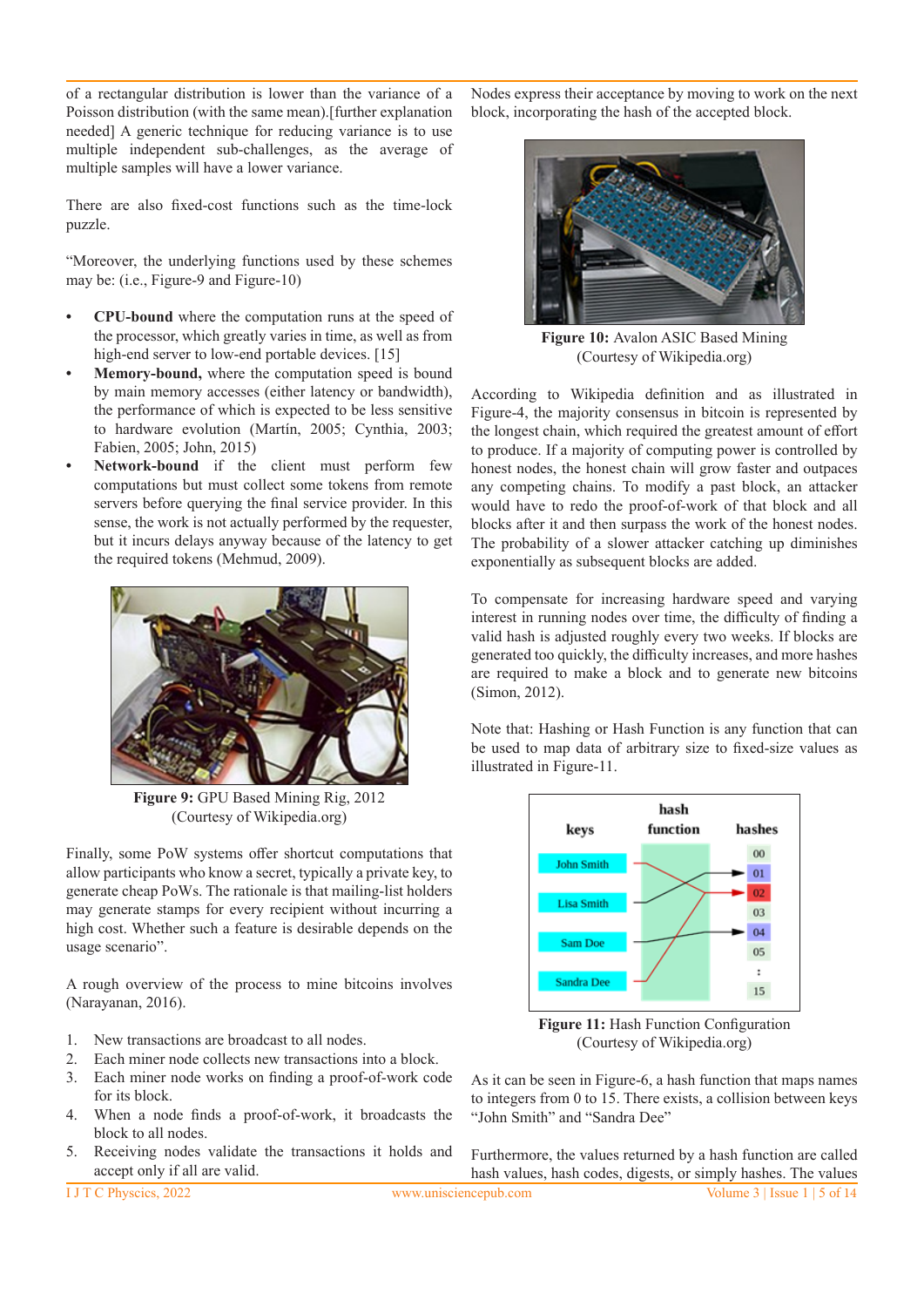are usually used to index a fixed-size table called a hash table. Use of a hash function to index a hash table is called hashing or scatters storage addressing.

In summary, Bitcoin is not innocuous. Transactions are processed by "miners" using massive amounts of computing power in return for rewards in the form of Bitcoin. By some estimates, the Bitcoin network consumes as much energy as entire countries like Argentina and Norway, not to mention the mountains of electronic waste from specialized machines used for such mining operations that burn out rapidly (economictimes.indiatimes.com)

Whatever Bitcoin's eventual fate, its blockchain technology is truly ingenious and groundbreaking. Bitcoin has shown how programs running on networks of computers can be harnessed to securely conduct payments, within and between countries, without relying on avaricious financial institutions that charge high fees. For migrant workers sending remittances back to their home countries, for instance, such fees are a major burden. Technologies that make payments cheaper, quicker, and easier to track would benefit consumers and businesses, facilitating both domestic and international commerce.

Moreover, Bitcoin and its encryption driven by Coin Mining to insure some degree of anonymity to its users is becoming heavenly financial path for criminals and black market known as "DarkSide", and is a rat race between them and FBI, as we saw in past few months when cyber attackers also known as cyber criminals with their ransomware attacked our pipelines and the meat industry. The threat by hackers caused price hike of gasoline at pumps and meat in grocery stores nationwide.

#### **Anonymity**

We have learned by now that most of cryptocurrency within a transaction between sender and receiver (i.e., Person A to Person B) or per se within a wallet is not tied to people, but rather to one or more specific keys (or "addresses") (Justina , 2018).

Thus, through the crypto-mining and blockchain, digital currency such as Bitcoin is pseudonymous rather than totally anonymous. This was based on recent cyber-attack of a ransomware, where FBI managed to trace-down the DarkSide (See next Section) market and was able to refund back the ransom money.

Thereby, bitcoin owners are not identifiable, but all transactions are publicly available in the blockchain. Still, cryptocurrency exchanges are often required by law to collect the personal information of their users, like traditional banking transaction between point A and point B as a peer-to-peer transaction (TechCrunch, 2018; Andy, 2017).

Additions such as Monero, Zerocoin, Zerocash and CryptoNote have been suggested, which would allow for additional anonymity and fungibility.

#### **DarkSide**

DarkSide also known as Darknet Market, is a commercial website on the dark web that operates via darknets such as Tor (i.e., Tor is free and open-source software for enabling anonymous communication) or I2P i.e., The Invisible Internet Project (I2P) is an anonymous network layer that allows for censorship resistant, peer-to-peer communication) (Bennett, 2015; DeepDotWeb, 2013).

They function primarily as black markets, is selling or brokering transactions involving drugs, cyber-arms, weapons, counterfeit currency, stolen credit card details, forged documents, unlicensed pharmaceuticals, Marco (2017) steroids, Siraj (2016) and other illicit goods as well as the sale of legal products. In December 2014, a study by Gareth Owen from the University of Portsmouth suggested the second most popular sites on Tor were darknet markets.

Properties of cryptocurrencies gave them popularity in applications such as a safe haven in banking crises and means of payment, which also led to the cryptocurrency use in controversial settings in the form of online black markets, such as Silk Road.[88]

The original Silk Road was shut down in October 2013 and there have been two more versions in use since then. In the year following the initial shutdown of Silk Road (as illustrated in Figure-12, where payment system, produced as evidence in the trial of its owner), the number of prominent dark markets increased from four to twelve, while the amount of drug listings increased from 18,000 to 32,000 (ALI, 2015).



**Figure 12:** Flowchart of The Silk Road (Courtesy of Wikipedia.org)

Darknet markets present challenges in regard to legality. Cryptocurrency used in dark markets are not clearly or legally classified in almost all parts of the world. In the U.S., bitcoins are labelled as "virtual assets". This type of ambiguous classification puts pressure on law enforcement agencies around the world to adapt to the shifting drug trade of dark markets (Reza, 2015).

#### **Are Cryptocurrencies a Threat to National Security?**

Treasury Secretary of Trump administration, Mr. Steven Mnuchin on July 15, 2019, raised concerns that, these types of currencies can "Pose National Threat", including Facebook's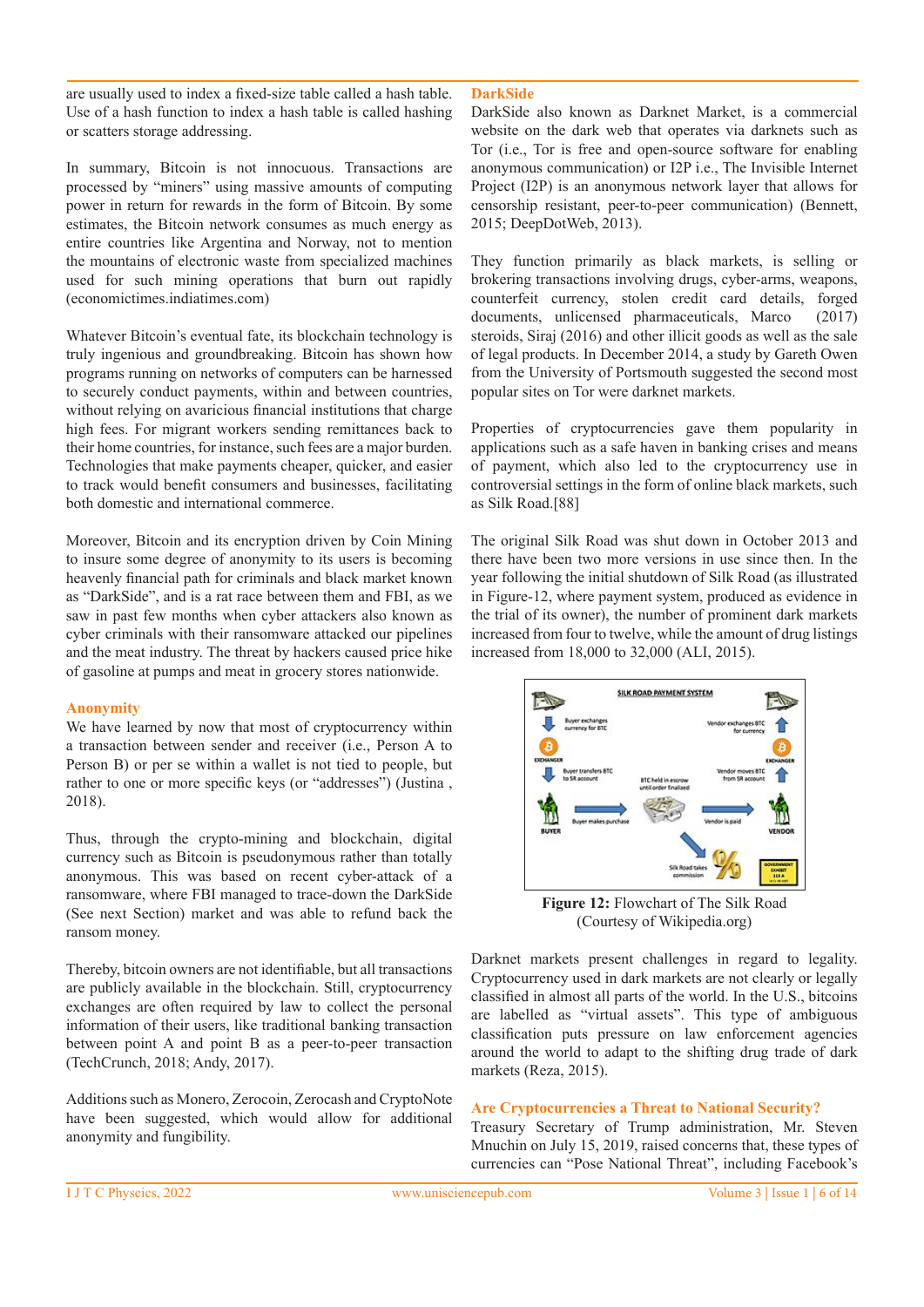Libra that is developed by Facebook and begin to use it as a new digital payment system, and it is a good and latest indication that U.S. Government is preparing to exert its power over digital currencies (nytimes.com, 2019).

Even Ex-President Trump through series of Twitter posts in similar comment, who said that he was "not a fan" of cryptocurrencies and their value is volatile and "based on thin air" as well.

President Trump even went as far as warning Facebook that it must seek and follow a protocol of a banking charter and follow all bank regulations if it wants to be in the digital currency business. Of course, by nature of business, any new and innovative technology is not without risks as we have learned from knowledge of past history. Facebook with its Libra plans to issue its own digital currency that is called Diem that intends to make digital payments easier for its own social media members. The company claims that unlike Bitcoin, their cryptocurrency Diem would be fully backed up by reserves of U.S. dollars or other major currencies, ensuring its value stabilities, thus it would not be vulnerable to drastic market value variants and changes such as Bitcoin.

However, one needs to bear in mind that when it comes to the nature of Facebook business, your personal profile and information as a member of this social media is not safe and is up for grab, thus Facebook can hardly be trusted to put the public's welfare above its own, as we saw during 2016 presidential election.

As we know, most of traditional banking organization are backed up by central banking of its own geographical location, where they are doing business. For example, in United States of America, Federal Reserve Bank covers all the banking institutions under FDIC policy, so it assures that the bank customers are secured for their deposits up to certain amounts. Thus, question arises with decentralization of cryptocurrencies in most cases, are they a threat to the global banking system and naturally economy of the nation such as ours or for that matter, what will happen in a financial crash if cryptocurrency rules the day-to-day banking operations? What happens when there is a serious crash that requires emergency money, of any sort, to be magicked up and spent?

"If they become truly mainstream, bitcoin and other cryptocurrencies represent a systemic threat to the entire banking system".

"During the Global Financial Crisis, central banks and Governments could act together to defend economies, but if a decentralized cryptocurrency becomes the norm then economies globally are arguably sitting ducks.

"In the event of a major collapse, central banks would be redundant, and the damage could be not just economic but impact the very fabric of society as we know it".

"All the tools that central banks traditionally use will be redundant. It will be like turning up to a gun fight with a knife."

Crypto currency has cyberpunk roots. At its inception, it was designed as an alternative to the banking system – and a way to bypass the power of central banks to control the money supply.

When Bitcoin came to exist, they claimed that "it is the first decentralized peer-to-peer payment network that is powered by its users with no central authority or middlemen".

Decentralization is part of technology offered by "*Digital Currency*" or "*Crypto Currency*", which is driving "*Blockchain Transaction*" and sounds like electronic or digital recordkeeping of all transaction in the newly born world of digital and crypto currency. As of now at least so far, any purchase or shopping you do from front store or online is involved with either cash money or your credit card, where all the details of cash transaction can be verified by the front store cashier or in case of credit card by credit card company or the bank has issued the credit card to you, where they confirm you are the person of that issuing credit card. These verification include authentication of credit card that is not stolen, and you are the one as user of the card and you have enough credit limit to for that transaction as well as you have the power to pay it off based on your past historical performance of paying your credit usage of the card, before it gets approved.

This is where the difference between blockchain and traditional legers in accounting coming to play and is the key feature that sets them apart as well as becoming the fundamental infrastructure for decentralization.

Most other databases and ledgers operate around a centralized hub, such as a bank or credit card company. The bank acts as the central node and has the responsibility of approving and verifying each record or transaction.

"With blockchain, there is no central node. Every computer or node in the blockchain network has a copy of the blockchain ledger and can add to the ledger. Anytime the ledger gets changed — for example, if someone adds a new piece of information — every node in the network needs to add the transaction to their copy of the ledger. Additionally, every node has agreed in advance to the rules of the blockchain" (Assurance Financial, na)

**Note that:** All the records in the blockchain are publicly available, even if the particular identities of the people involved in each transaction are not.

In summary, blockchain can simply be defined as a means of decentralized and immutable digital ledger that is driven by digital or crypto currency. However, recent move by high tech companies such as Facebook, Apple or Tesla to create their own digital currency for their future transaction between them and their consumer, there is no differences between them and high-tech companies in the mortgage space seeking to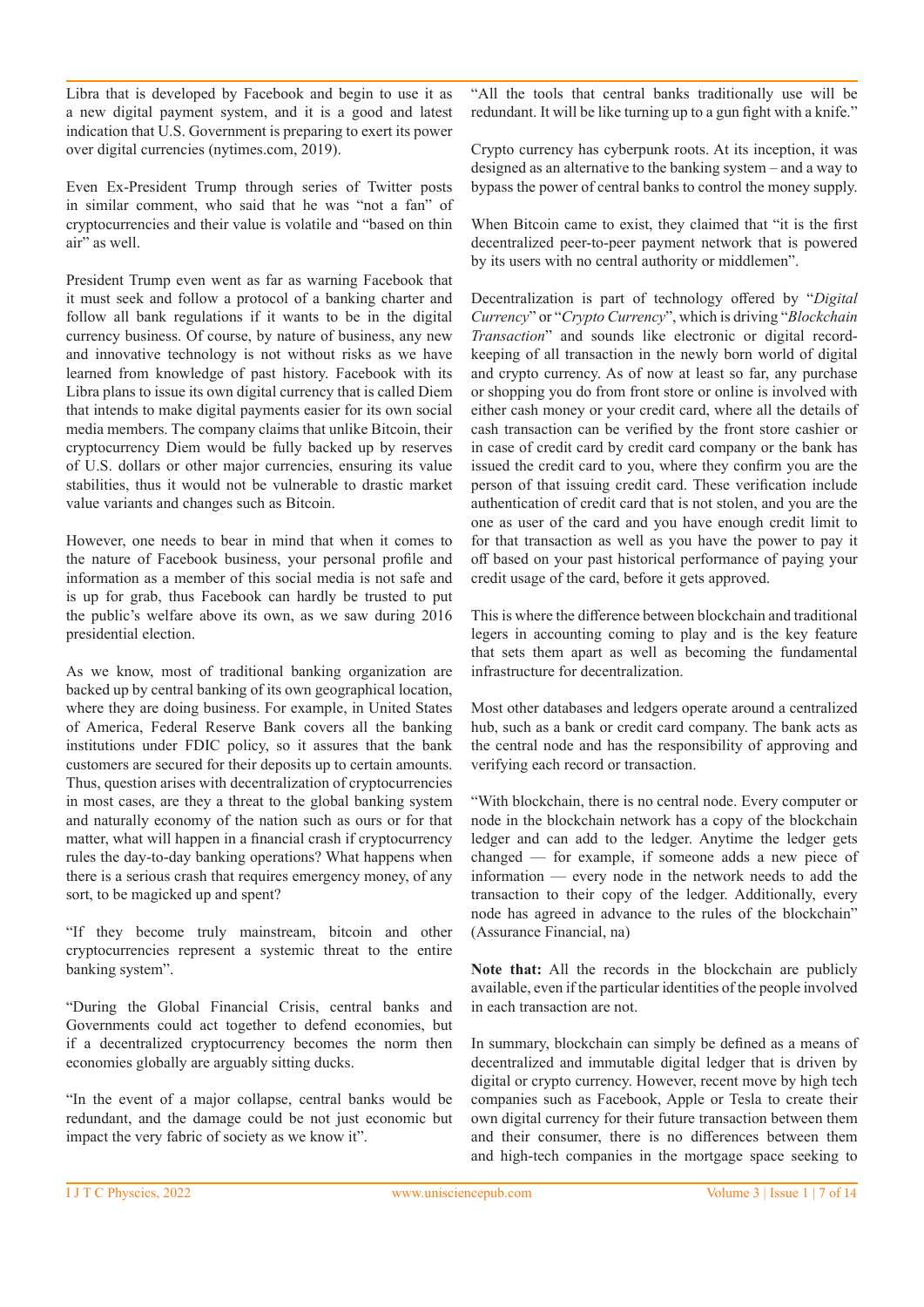revolutionize and disrupt this old fashion and judicial market that most existing bank and credit unions see it as means of revenue source for their financial institutions.

Decentralization of traditional currency driven by influence and impact of any digital currency at the given rate into market and becoming more popular to extend that some small Caribbean countries central government are trending to make cryptocurrency as their official day-to-day currency of trade, would have an adverse and devasting effects on their mortgages and credit card industry, if their local banking system using this traditional revenue avenue to compensate for their income, in particular in case of credit union type banks.

As we know, most credit unions existence is infrastructure based upon their members to barrow from them either in form of primary or secondary mortgage market for these unions to make money on the collecting interests and be able to survive as a many bank. Home loan and saving also survive on the same principle, although 2007 and 2008 banking crash forced a lot of these small banks fold up and Federal Reserve under direction from secretary of treasury during President George Bush the second, managed a path for these banks to be bought by bigger and financially powerful commercial banks take them over.

As we can see here, and in the next section of this article, there is a direct correlation between mortgage and issuing credit cards and digital currency with a very adverse and devasting effect on any bank existence in long run, if this currency becomes more and more popular and demand goes up for dayto-day trading among industrial market and population. In next section we are extending our point of view with more granular details.

#### **Cryptocurrency and its Economic impact on Mortgage and Credit Cards Market**

As cryptocurrencies and digital payments starting to take more share in daily financial transactions, one could foresee the potential economic impact that they hold. Distinguishing itself from traditional payment method, cryptocurrency pivots around the idea of decentralization which eliminates altogether the existence of intermediates such as banks. Most financial activities currently involve cash and credit cards that are controlled and governed by cooperate banks, federal banks, and credit institutions. If the future sees cryptocurrency become the new norm, an entire industry to be removed and economic reformation is expected. Thus, this article takes a look at the butterfly effect cryptocurrency might hold once it is utilized on a big scale. Is this change a financial revolution or a serious security threat? That is one essential question that needed to be addressed.

Now given that the trend of demand for cryptocurrency is upward, the question we need to ask is, "are cryptocurrencies the future of the mortgage industry?" "Is it a threat to revenue generating income driven by interest collection on credit card issuing banks and companies or even interest collecting from

mortgage either primary or secondary market, in particular for credit union type banks where these interest revenue is the mainstream of their income?

Shawn Allen the founder and principal owner of "Community Trust, A flexibility alternative", thinks and predicts that digital and crypto currency that is driving decentralization through its blockchain technology as a digital ledger, will represent the future of the mortgage industry and for one, he is determined that Matrix Mortgage will be at the forefront of it (Fergal McAlinden, 2021).

He even further went to say that by telling "the Mortgage Broker News that blockchain and decentralized finance were set to "take the whole industry by storm" as Matrix announced last week that it would accept cryptocurrency for payments of goods and services".

Further quote from him stated that, "If you're not prepared for what's to come [in terms of] automation and Smart Contracts, then you're really going to get sideswiped with the amount of technology that's coming down the pipeline," he said. "I'm more confident now than ever with the market and the crypto space. I figured: it's time to really put my foot forward and say, 'We're here to stay, let's get this thing going".

Allen even stated that, "CMHC [the Canadian Mortgage and Housing Corporation] is kind of spearheading that whole revolution as well, with blockchain as the public ledger," he said. "It's very transparent and secure, and CMHC's blockchain initiatives [are] right in line with what we're seeing in regard to utilizing cryptocurrency, Smart Contracts and the blockchain to transact and improve the mortgage process.

"We're not trying to make a blockchain mortgage; what we're trying to do is originate a qualified mortgage using blockchain. We're using the technology to try to improve the process and shorten the sales cycle" (Fergal McAlinden, 2021).

Folks like him believe that embracing digital or cryptocurrency as means of payment is an inevitable mortgage market of near future, given the intermediaries such as blockchain technology initiative resulting decentralization of its feature and that is where the threat is going to glow and force small financial institute that particularly are making money in secondary mortgage market.

He even says, "It's just like accepting Visa or Mastercard through a regular merchant services account," he said. "But this way, it is received in crypto and settled into Canadian dollars in the bank account (Fergal McAlinden, 2021).

One of the main factors as a variable force behind adaption of currency such as Bitcoin or any other digital currency is the benefits offered by blockchain as a digital ledger.

The claim is that all the records in blockchain such as account payable or account receiver are publicly available, even if the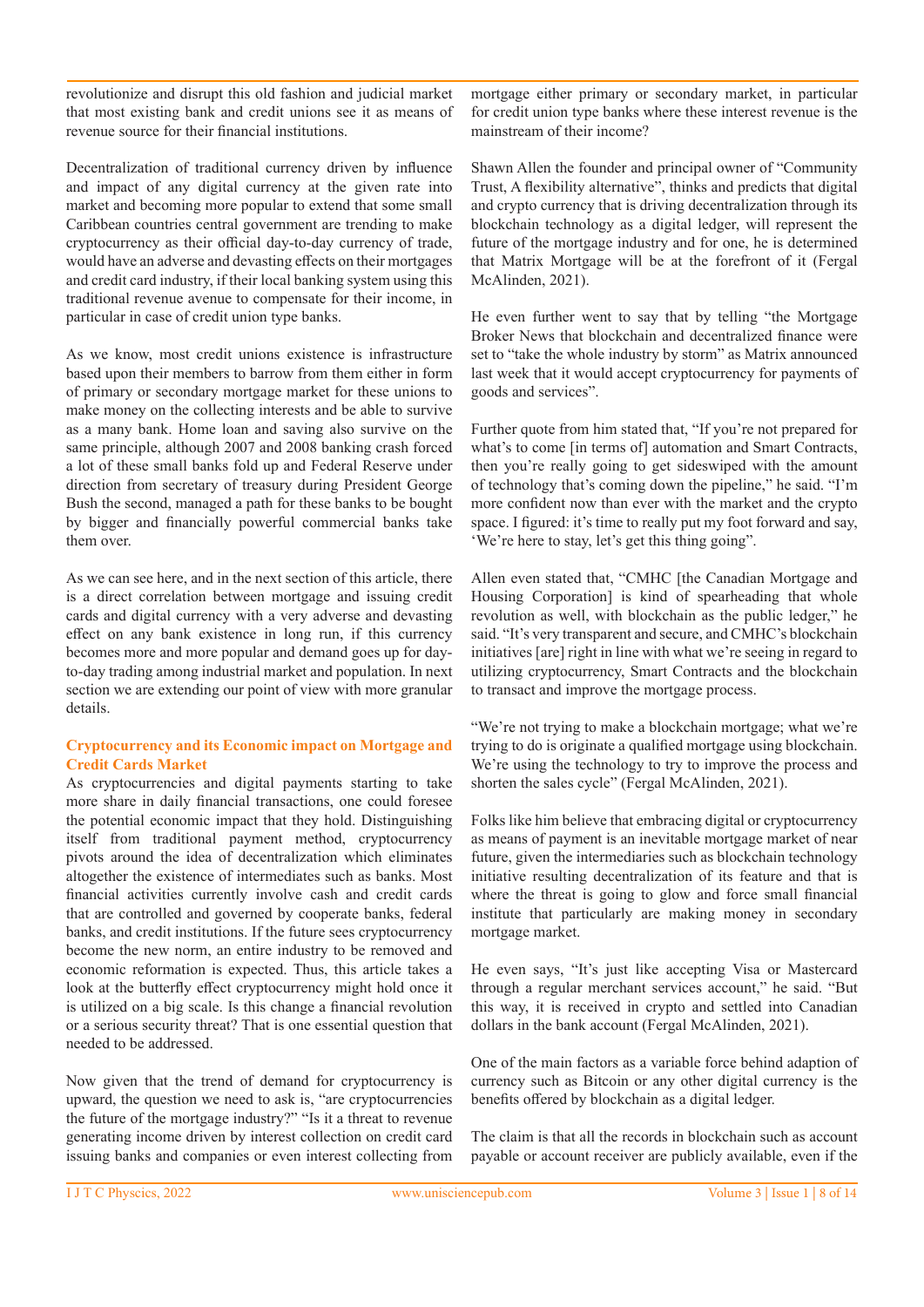particular identities of parties involved in each transaction taking place via cryptocurrency. However, this a claim needs to be seen and proven, given the nature of recent ransomwares and by newly grown cyberattacks by recent cyber-criminals against our oil pipelines and meat industry that caused price rises in these two commodities as recent as few months back and keep on rising.

Some benefit aspects of Blockchain that makes attractive in the market of particularly, smart, and digital mortgage industry are listed here among the most notable factors as follows. Note that, all the following by direct and verbatim quoting from website by Assurance Financial reference (Assurance Financial, na).

Whether for cryptocurrency or in the mortgage industry, blockchain technology has several benefits to offer.

#### **Lower Cost.**

Blockchain technology often costs considerably less than more traditional methods. For example, in the case of mortgages, many parties need to become involved during the conventional process. The presence of many parties means everyone involved needs to get a cut of the mortgage or get paid in some way. Since using blockchain technology gets rid of third parties or intermediaries, it also eliminates the extra costs of using them.

Another way that blockchain technology can help lower costs is by eliminating the double-spend problem. The easiest way to describe this issue is when someone will spend money twice, usually in a digital form. It takes a considerable amount of computing power to change a block in the blockchain, making it challenging for someone to try and duplicate a transaction. The elimination of the double-spend problem means there are fewer counterfeit transactions.

Finally, blockchain helps lower costs by minimizing the amount of documentation required during a transaction. Those involved in a mortgage or sale won't have to sift through piles of paperwork, as all the required information will be in the record on the block, and everyone involved will have access to the same file.

## **Increased Transparency.**

The beauty of blockchain is that it is entirely transparent, including all transaction histories and sales records that use blockchain. Instead of each person involved in a particular transaction having a separate copy of everything that went on, they all have access to the same documentation. If someone wants to make a chance to the transaction or ledger, they need to alert everyone else connected to it, and everyone else must agree to the change.

With blockchain, a devious participant cannot alter a clause on a mortgage document and fail to tell anyone else. Pieces of information cannot go missing or get lost in the shuffle. Increased Speed.

Although it might sound as if blockchain technology would

be a slow-moving process, the opposite is true. Even though every copy of the ledger needs to change anytime there is an alteration, the process happens quickly, usually in just a few seconds.

In comparison, traditional processes that rely on a lot of hardcopy documentation and back-and-forth between different parties often take days, if not weeks. Plus, traditional methods can be more prone to errors. A single typo in one document or a misprint can alter the terms of a mortgage, for example, and can also delay the process of getting a loan.

### **Better Security.**

Blockchain technology is more secure than other methods of keeping records and storing data. Before a record ends up in a block, all parties involved need to agree upon it. It also requires verification and approval. Once approved, the record joins the block and connects to the previous block. All records in the block get encrypted.

If someone wants to change the records in a block, they need to alter the hashes connected to the block, and the ones connected to the blocks before and after it, as well as all the blocks in the chain. That can take a considerable amount of computing power, which is beyond the reach of most hackers.

Although it's not impossible for hackers or cyber thieves to get access to information stored in a blockchain, it is considerably more challenging to do without detection.

## **No Middleman.**

Since blockchain technology is decentralized, there is no third party to slow down the process, or to take a cut of any proceeds. In traditional methods, it is usually the middleman who contributes to the extra cost or to delays in finalizing arrangements.

For example, if you pay someone using a check, they do not get the money from the check right away, even after depositing it into their bank account. The bank must first verify the check by confirming your account has enough money in it to draw against. The bank also needs to verify the check is legitimate, and that you wrote it and not an imposter. Usually, the bank's role in the process adds several days to the transaction.

In contrast, if you make a payment using blockchain technology, the recipient gets it immediately. It doesn't go through a bank for verification, nor does the bank take a portion of the transaction.

### **Clearer Supply Chain.**

With blockchain, it is often much easier to see where things are coming from and what has happened along the way. It is much more challenging to conceal information with blockchain except for hiding people's identities, in the case of Bitcoin and cryptocurrency — as every piece of the transaction enters the record and gets added to the block.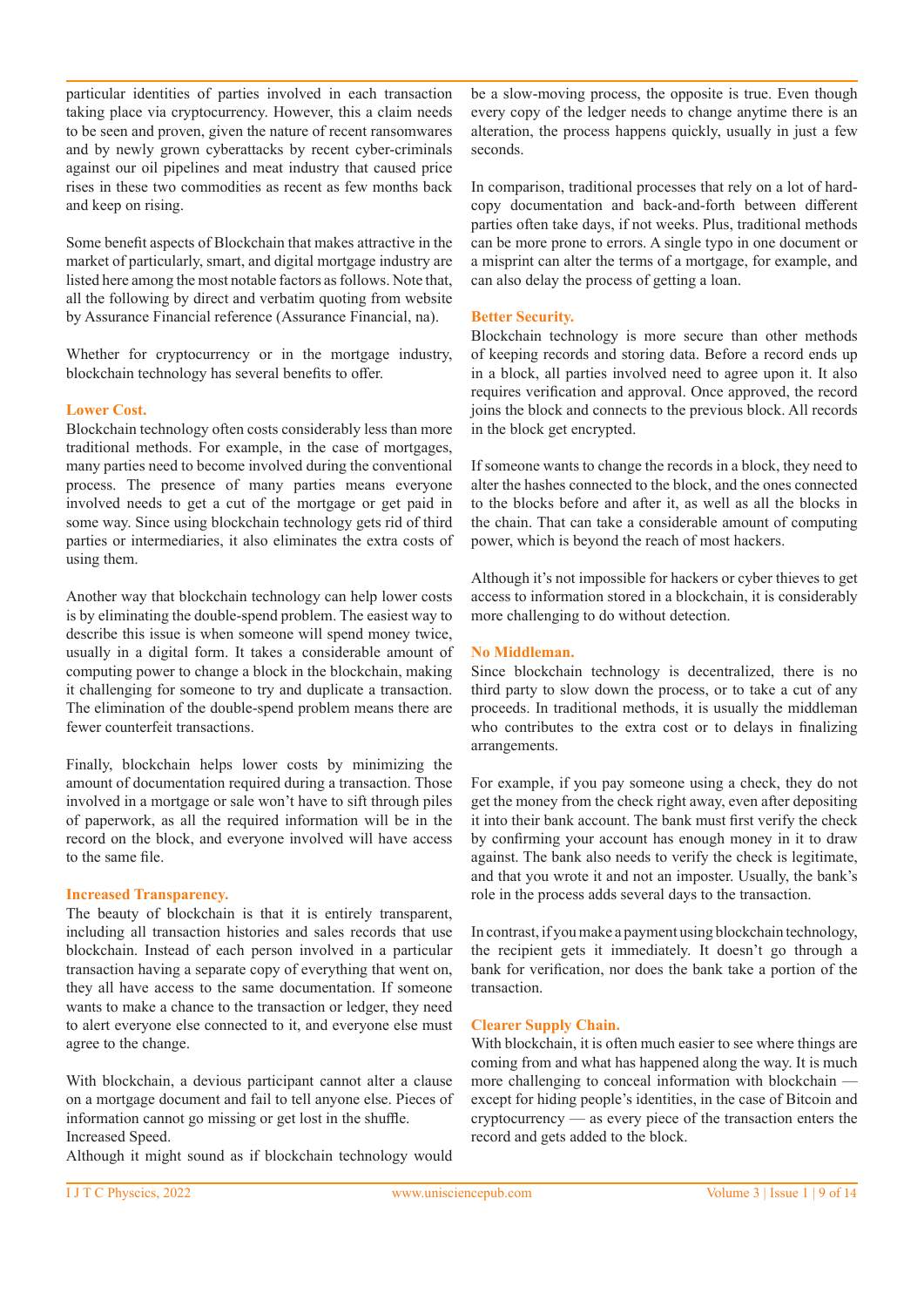In conclusion, although the use of blockchain technology and blockchain accelerators are not yet standard in the mortgage industry, they show promise. To understand the benefits of blockchain mortgages, it helps to have a full appreciation of what takes place during the traditional mortgage process and how long the process takes overall.

#### **Cryptocurrency and Energy Consumption Association**

In the introductory of this paper as we mentioned in section one , we stated that utilization of cryptocurrency such as Bitcoin is affiliating with a process that is known as Mining for a transaction to take place between two entity. Plot in Figure-2 also is indication of Bitcoin Energy Consumed in Different Countries, where in some cases is way beyond the capability and production of electricity energy of a country that Digital Currency in full force utilization among its citizen can bring its power grid down to halt.

As the practice of bitcoin mining has gained popularity across the world, with countries such as China, Iceland, and Georgia leading the way, so has it drawn criticism. What are the common concerns associated with its consumption of energy? Presently China is one of top tier countries that Bitcoin as a digital currency has drawn their attraction and the attention of cryptocurrency investors, climate campaigners, and energy experts alike, due to crypto mining driven by usage of such currency involved in day-to-day world-wide economical trades. The mining power of the currency has been reported to use an ample and awful lot of energy, which recent reports coming out of that country indicates consumption of nearly around 110 TW hours per year, placing it at 0.55% of global electricity production or roughly equivalent to the annual energy draw of small countries like Malaysia or Sweden.

"In general, more than half of the bitcoin mining power consumption globally is in China now. And the Chinese Government, as well as others, have recently been catching up with miners to limit that by using industrial tariffs, which might be consuming lots of energy from the grid and increasing overall demand," says Zula Luvsandorj, project finance advisor to the UK Cabinet Office (Yoana Cholteeva, 2021).

One area of concern as we said in, association of cryptocurrency with climate is coming from demand for ample energy to power the crypto mining process as well as generating tremendous amount of heat by its energy web that is integrating so much computer power as shown in Figure-13. So we need to working on making cryptocurrency possibly greener.



**Figure 13**: Computer Farm Network Drive Crypto Mining Power (Source: Courtesy of Shutterstock)

With the computer farm network like above, just imagine the heat generated by all the computers involved in this farm for mining all around the globe.

According to Cambridge University, Bitcoin has gotten a bit of bad reputation and estimated annual amount of electricity consumption for Bitcoin alone as we stated is around as much as Sweden produces in a year, but not as much as all of the televisions in the U.S. consume, while operating on even standby power.

Besides, Bitcoin and other digital currencies are so hot in demand that the heat from this demand can melt all the ice caps in both poles. There is also a rise of demand at 19% for electricity that is driven by growth of population at the rate of 17% annually (Zohuri, 2018; Zohuri, 2018).

In order to compensate for such demand for electricity and consequently source of energy for production, we are not only in quest of renewable energies such as solar, wind and hydro (i.e. Ocean or Rivers with their dam wall), but we are turning to non-renewable source of energy if we consider nuclear fission or fusion energy as a non-renewable source, although there exist a debate among nuclear engineers expert that we can consider nuclear energy as a source of renewable one (Zohuri, 2017).

There is a group that is existing in a private sector initiative aimed at making the cryptocurrency industry's energy consumption 100% renewable by 2030. The group is a partnership of Energy Web, RMI, and the Alliance for Innovative Regulation (AIR). The group brings together parties such as CoinShares, ConsenSys, Web 3, Ripple, and the United Nations who want sustainable blockchain and crypto technology. It's getting support from the United Nations Framework Convention on Climate Change (UNFCCC) Climate Champions (Dean Takahashi, 2021).

As we can see, arguably, the Blockchain is the Next Big Thing For Renewable Energy according to Forbes magazine (James Ellsmoor, 2019).

Now the question is what association blockchain has with renewable energy?

Blockchain, which is new digital ledger that is virtue of replacing the traditional Account Payable and Receivable process, is also impacting everything from online transactions to e-government on renewable energy as well.

As we have discussed in this article, blockchain task is decentralization process of banking general ledgers.

"Essentially an online register that securely stores information, blockchain serves as a repertoire of knowledge accessible to everyone. Rather than being controlled by one entity, blockchain is spread across multiple computers and uses a form of data logging to ensure that the information cannot be changed or corrupted by anyone else. By decentralizing data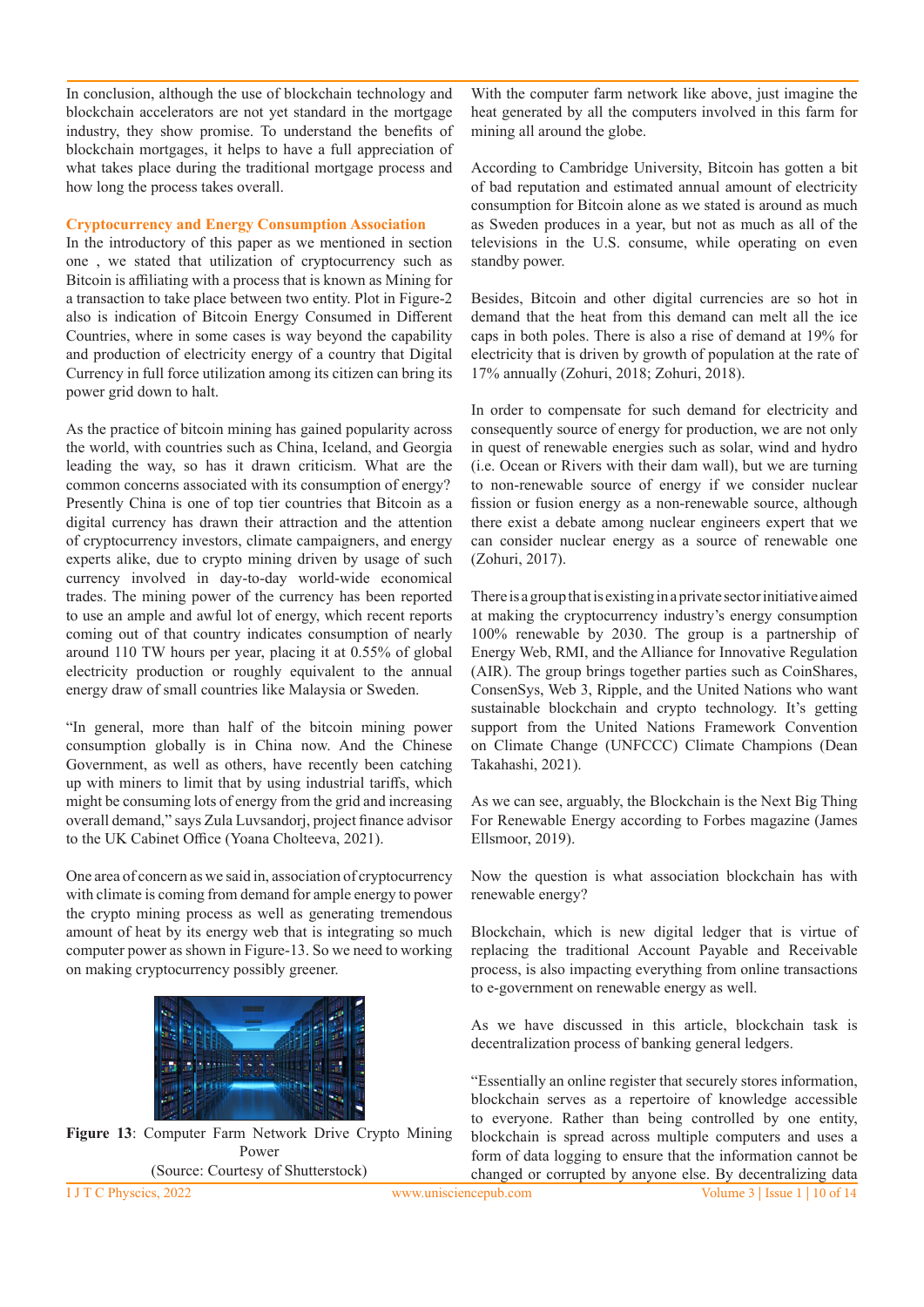and protecting the way it is manipulated, blockchain promotes transparency and the sharing of information" (James Ellsmoor, 2019).

Augmentation Artificial Intelligence System along with Machine Learning and Deep Learning (DL) sub-system assisting consumer driven smart grid that are using blockchain as a tool to make energy grids more accessible and sustainable by promoting data-sharing in real time. The idea behind creating energy grids linked to blockchain is fairly simple: by giving consumers total control over where they source their energy as well as the information behind the production itself it drives competition and promotes sustainable energy(James Ellsmoor, 2019).

Consumers using a smart-grid that relies on blockchain will be able to compare their energy providers and buy directly from them as part of national energy grid, at least in USA.

As illustrated in Figure-14 by cryptocurrency going green and that is the force behind crypto climate.



**Figure 14:** A Wind Turbine Replacing and Old Coal Power Plant (Source: GETTY)

Crypto Climate Accord will shift cryptocurrency industry to 100% renewable energy by 2030.

"Blockchain could be the future of renewable energy and the next chapter in smart technology, as the online platform is helping develop consumer-driven power generation. The technology is providing a new level of sophistication to our energy supplies which have previously been reliant on highly centralized systems. The potential opportunities are endless, and by increasing efficiency blockchain could also allow for a substantial reduction of carbon emissions" (James Ellsmoor, 2019).

However, still there is a very technical debate among engineers and scientists that either wind or solar or even hydro-dam or ocean as renewable source of energy can produce enough electricity to meet the blockchain and crypto mining for demand.

## **Conclusion**

Although the average person has heard of Bitcoin, most people do not have a good grasp and understanding of how

cryptocurrency works and what impacts it may have in our daily life as well the economy of today that we are dealing with from one day to another and we are bound with it.

About 83% of people say they are slightly familiar with or not at all familiar with cryptocurrency. Bitcoin and other alternative currencies depend on a technology called blockchain. Although people often assume blockchain and cryptocurrency are the same, the reality is that blockchain has additional applications beyond money.

Cryptocurrency presents major strides in economic growth and freedom to individuals such as in developing nations as well as those under economic sanctions. The crypto market is known to be easier to access than traditional banks due to less regulations and allows citizens to bypass governments and regulations to mine for cryptocurrency rewards to utilize, trade, and convert for common goods to survive.[118] In countries with high inflation where fiat currency is no longer available to easily utilize to survive, many have turned to cryptocurrency working through online job boards to bypass strict regulations and achieve economic freedom.

However, going forward with this currency and being decentralized from centralized banking rules poses a threat to our economy and operation of judicial banking system in particular during a nationwide banking crises, such as the one we saw during 2007 to 2009 time frame, where Federal Reserve had to bail out a lot of savings and loans and other small banks and protect the interest of their customer deposit under FDIC policy.

Environmental impact of these currencies cannot be ignored either. Cryptocurrency mining consumes significant quantities of electricity and has a large associated carbon footprint (Spyros, 2018). In 2017, bitcoin mining was estimated to consume 948MW, equivalent to countries the scale of Angola or Panama, respectively ranked 102nd and 103rd in the world. Bitcoin, Ethereum, Litecoin, and Monero were estimated to have added 3 to 15 million tons of carbon dioxide emissions to the atmosphere in the period from 1 January 2016 to 30 June 2017(Max J, 2018). By November 2018, Bitcoin was estimated to have an annual energy consumption of 45.8TWh, generating 22.0 to 22.9 million tons of carbon dioxide, rivalling nations like Jordan and Sri Lanka.

Today, some of the big cryptocurrency players are named here as:

- 1. Bitcoin
- 2. Ethereum
- 3. Binance Coin
- 4. Tether
- 5. Cardano

Since start of Bitcoin in 2009 as a first original digital currency in the market has been on a wild ride (i.e., Figure-14), Bitcoin is, by far, the most valuable cryptocurrency. As the original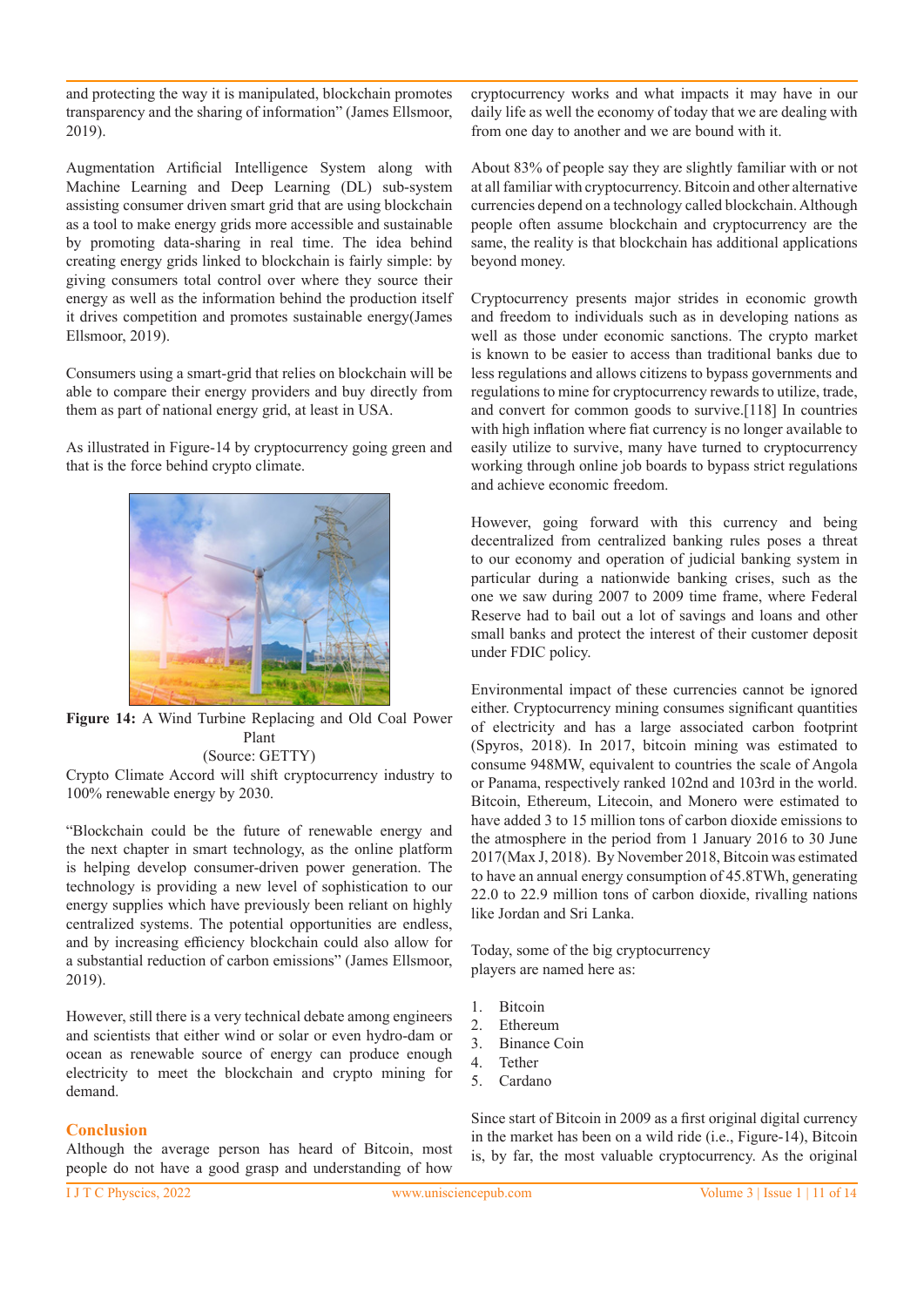cryptocurrency, it has the strongest adoption rate and a large network of miners. Those factors ensure it remains at the top of this list.

The list of the most valuable cryptocurrencies is always changing, just like the list of the most valuable publicly traded companies. But, since cryptocurrencies tend to be more volatile than blue chip stocks, how cryptocurrencies rank in value can change quickly. There are a few consistencies at the top of the list, though.

However, determining the "best" cryptocurrency is practically impossible. People use different cryptocurrencies for different purposes. Some use it for transacting, while others hold it as an investment asset. Some consider investing in cryptocurrency as an alternative to buying gold. Companies can require you to buy their cryptocurrencies in order to use their services.



**Figure 14:** Digital Currency (Courtesy of Wikipedia.org)

Furthermore, decision of making investment into cryptocurrency is an individual decision and there is nothing these authors can suggest as an advice and it is totally up to you as reader. However bear in your mind the lack of historical data notwithstanding, many investors -- including institutional investors, banks, and company CEOs -- assert that cryptocurrency should be part of everyone's portfolio.

But, understanding what cryptocurrency is, how it works, and what value it can provide over fiat currency is an important first step before investing money in cryptocurrency. See the writeup by Adam Levy (TMFnCaffeine) (Adam Levy, 2021).

Furthermore, earlier this year (e.g., 2021), the price of one Bitcoin surged to over \$60,000, which is an eightfold increase in 12 months. Then it fell to half that value in just a few weeks after Tesla's CEO comments in mid May 2021.

Values of other cryptocurrencies such as Dogecoin have risen and fallen even more sharply, often based just on Elon Musk's tweets. Even after the recent fall in their prices, the total market value of all cryptocurrencies now exceeds \$1.5 trillion, a staggering amount for virtual objects that are nothing more than computer code.

Naturally, comments or denouncing of digital currency such as the one by Elon Musk has a tremendous impact on their dayto-day value of their stock value for trading.

However, the following questions should always be asked:

Are cryptocurrencies the wave of the future and should you be using and investing in them?

And due to the massive swings in their prices — nearly \$1 trillion was wiped off their total value in May — portend trouble for the financial system?

But one thing is obvious that Bitcoin or any other cryptocurrency, do not offer true anonymity and it became a clear fact after the United States government successfully tracked and retrieved part of the Bitcoin ransom paid transaction to the hacking collective of "DarkSide" in the Colonial Pipeline ransomware attack , and thus should vulnerability and penetration into security and non-traceability of Bitcoin transaction by way of prevention and intervention (Prasad, 2021).

Furthermore, as our conclusion and quoting guys like Shawn Allen who said that:

"The whole industry is changing," he said. "It's going to be interesting to see, especially with CMHC coming out and saying that they're interested in learning more about blockchain and how to implement that.

"If people are thinking that crypto is a fad, or blockchain is not real, they're in for a rude awakening – because it's here to stay".

Unless the federal governments around the globe among the countries with high GDP are going to stop trade in Digital Currency and prevent desterilization of their banking system that is driven by technology of blockchain, then we should listen to the gentleman like Shawn Allen and accept what he says as the fact of the matter.

## **References**

- 1. https://www.fool.com/investing/stock-market/marketsectors/financials/cryptocurrency-stocks/guide-tocryptocurrencies/
- 2. The Economist (2015, October 31). Blockchains: *The great chain of being sure about things*". Archived from the original on 3 July 2016. Retrieved 18 June 2016. https:// www.economist.com/briefing/2015/10/31/the-greatchain-of-being-sure-about-things
- 3. Narayanan, Arvind; Bonneau, Joseph; Felten, Edward; Miller, Andrew; Goldfeder, Steven (2016). *Bitcoin and cryptocurrency technologies: a comprehensive introduction*.Princeton University Press. ISBN 978-0- 691-17169-2
- 4. Investopedia (2016) "Blockchain". Archived from the original on 23 March 2016. Retrieved 19 March 2016. "Based on the Bitcoin protocol, the blockchain database is shared by all nodes participating in a system".
- 5. Iansiti, Marco; Lakhani, Karim R. (2017, January). "The Truth About Blockchain". Harvard Business Review. Harvard University. Archived from the original on 18 January 2017. Retrieved 17 January 2017. The technology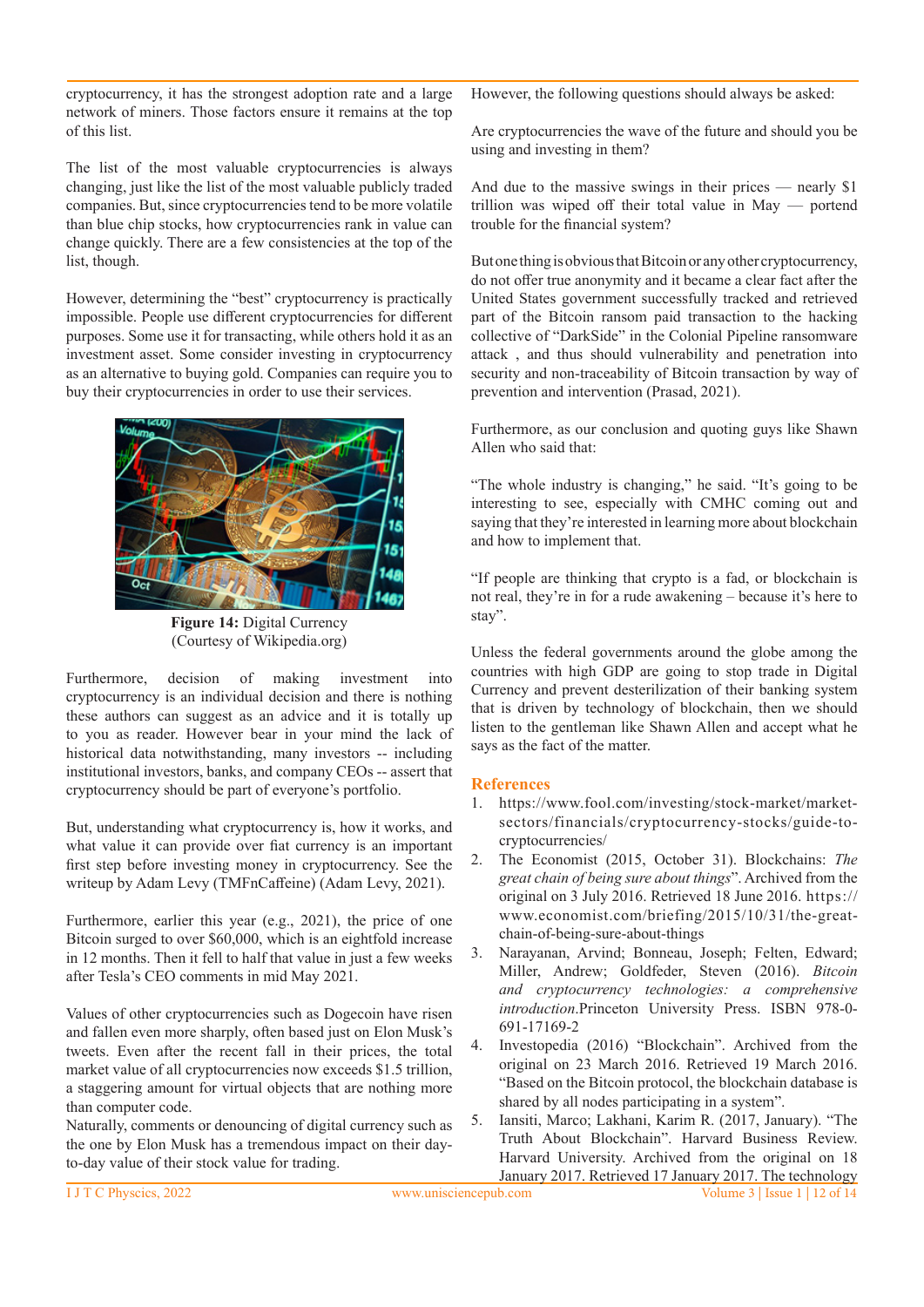at the heart of bitcoin and other virtual currencies, blockchain is an open, distributed ledger that can record transactions between two parties efficiently and in a verifiable and permanent way".

- 6. Raval, Siraj (2016). Decentralized Applications: Harnessing Bitcoin's Blockchain Technology. *O'Reilly Media,* Inc. pp. 1–2. ISBN 978-1-4919-2452-5.
- 7. Holmes-Andy Greenberg (2011, April 20). "Crypto Currency". *Forbes*. Archived from the original on 31 August 2014. Retrieved 8 August 2014.
- 8. Polansek, Tom (2016, May 2). "*CME, ICE prepare pricing data that could boost bitcoin*". Reuters. Retrieved 3 May 2016.
- 9. Allison, Ian (2015, September 8). "If Banks Want Benefits of Blockchains, They Must Go Permissionless". *International Business Times*. Archived from the original on 12 September 2015. Retrieved 15 September 2015.
- 10. Matteo D'Agnolo (2015). "All you need to know about Bitcoin". *timesofindia-economictimes*. Archived from the original on 26 October 2015.
- 11. Jakobsson, Markus; Juels, Ari (1999). "Proofs of Work and Bread Pudding Protocols". Secure Information Networks: Communications and Multimedia Security. *Kluwer Academic Publishers:* 258–272. DOI:10.1007/978-0-387-35568-9\_18.
- 12. Dwork,; Naor, Moni (1993). "Pricing via Processing, Or, Combatting Junk Mail, Advances in Cryptology". CRYPTO'92: Lecture Notes in Computer Science No. 740. *Springer*: 139–147.
	- DOI:10.1007/3-540-48071-4\_10.
- 13. European Parliament (2018). Cryptocurrencies and blockchain" (PDF). 2018 July 2018. Retrieved 29 October 2020. the two best-known – and in the context of cryptocurrencies also most commonly used.
- 14. How powerful was the Apollo 11 computer?, a specific comparison that shows how different classes of devices have different processing power.
- 15. Abadi, Martín; Burrows, Mike; Manasse, Mark; Wobber, Ted (2005). "*Moderately hard, memory-bound functions*". 5 (2): 299–327.
- 16. Dwork, Cynthia; Goldberg, Andrew; Naor, Moni (2003). "On memory-bound functions for fighting spam". Advances in Cryptology: CRYPTO 2003. Lecture Notes in Computer Science. *Springer*, 2729, 426–444. DOI:10.1007/978-3-540-45146-4\_25. ISBN 978-3-540- 40674-7.
- 17. Coelho, Fabien (2005). "Exponential memory-bound functions for proof of work protocols". *Cryptology ePrint Archive, Report*.
- 18. Tromp, John (2015). "Cuckoo Cycle; a memory bound graph-theoretic proof-of-work" (PDF). Financial Cryptography and Data Security: BITCOIN 2015. Lecture Notes in Computer Science. *Springer*, 8976, 49–62. DOI:10.1007/978-3-662-48051-9 4. ISBN 978-3-662-48050-2.
- 19. Abliz, Mehmud; Znati, Taieb (2009, December). "A Guided Tour Puzzle for Denial of Service Prevention". Proceedings of the Annual Computer Security Applications Conference (ACSAC) 2009. Honolulu, HI:

279–288. CiteSeerX 10.1.1.597.6304. DOI:10.1109/ACSAC.2009.33. ISBN 978-1-4244-5327- 6. S2CID 14434713.

20. Barber, Simon; Boyen, Xavier; Shi, Elaine & Uzun, Ersin  $(2012)$ . "Bitter to Better – how to make Bitcoin a better currency" (PDF). Financial Cryptography and Data Security. Lecture Notes in Computer Science. Springer Publishing, 7397, 399–414.

DOI:10.1007/978-3-642-32946-3\_29. ISBN 978-3-642- 32945-6

- 21. https://economictimes.indiatimes.com/markets/ cryptocurrency/view-the-brutal-truth-aboutbitcoin/articleshow/83535172.cms?utm\_ source=contentofinterest&utm\_medium=text&utm\_ campaign=cppst.
- 22. Lee, Justina (2018, September 13). "Mystery of the \$2 Billion Bitcoin Whale That Fueled a Selloff". *Bloomberg*. Archived from the original on 19 December 2018.
- 23. What You Need To Know About Zero Knowledge". *TechCrunch*. Archived from the original on 20 February 2019. Retrieved 19 December 2018.
- 24. Greenberg, Andy (2017, January 25). "Monero, the Drug Dealer's Cryptocurrency of Choice, Is on Fire". *Wired*. ISSN 1059-1028. Archived from the original on 10 December 2018. Retrieved 19 December 2018.
- 25. Bennett, Cory (2015, April 04). "Private 'darknet' markets under "as sign initially anonymous "*siege*". Retrieved 15 May 2015.
- 26. DeepDotWeb (2013, October 28). "Updated: List of Dark Net Markets (Tor & I2P)". Archived from the original on 20 May 2015. Retrieved 17 May 2015.
- 27. ALI, S, T; CLARKE, D; MCCORRY, P (2015). Bitcoin: Perils of an Unregulated Global P2P Currency [By S. T Ali, D. Clarke, P. McCorry Newcastle upon Tyne: Newcastle University: Computing Science, Newcastle University, Computing Science, *Technical Report Series,*  No. CS-TR-1470).
- 28. Raeesi, Reza (2015, April 23). "The Silk Road, Bitcoins and the Global Prohibition Regime on the International Trade in Illicit Drugs: Can this Storm Be Weathered?". Glendon Journal of International Studies / Revue d'Études Internationals de Glendon, 8, 1–2. ISSN 2291-3920. Archived from the original on 22 December 2015.
- 29. https://www.nytimes.com/2019/07/15/us/politics/ mnuchin-facebook-libra-risk.html
- 30. Assurance Financial, https://assurancemortgage.com/ how-blockchain-technology-impacts-mortgage-industry/
- 31. Fergal McAlinden https://www.mortgagebrokernews.ca/ news/alternative-lending/is-cryptocurrency-the-future-ofthe-mortgage-industry-355026.aspx
- 32. https://assurancemortgage.com/how-blockchaintechnology-impacts-mortgage-industry/
- 33. https://www.power-technology.com/features/bitcoinand-renewables-is-cryptocurrency-mining-problematic/. Accessed on 18 July 2021.
- 34. Zohuri, B. (2018)."Small Modular Reactors as Renewable Energy Source" *Springer Publishing Company*, June 18, 2018. https://link.springer.com/book/10.1007/978-3-319- 92594-3